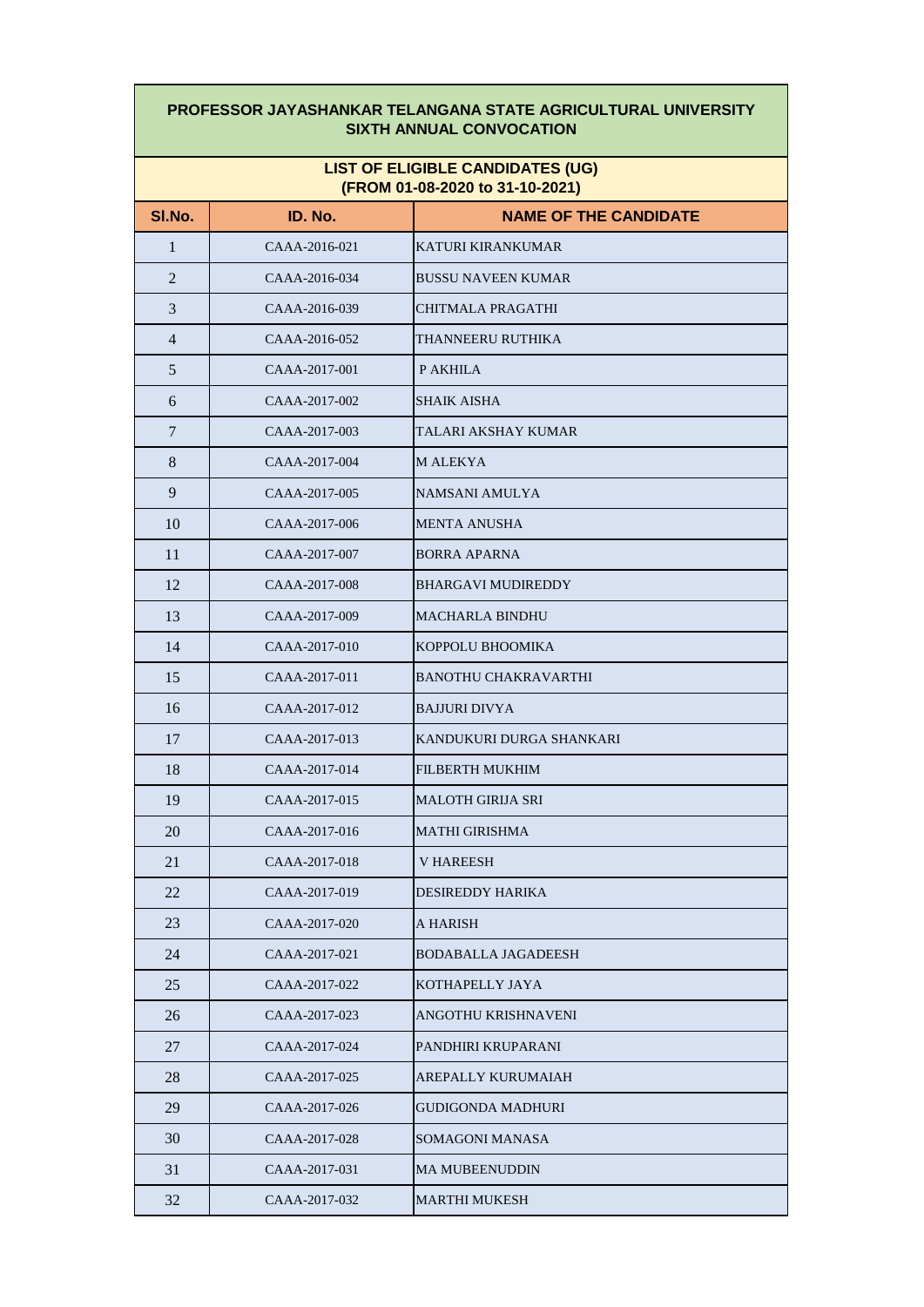| SI.No. | ID. No.       | <b>NAME OF THE CANDIDATE</b>           |
|--------|---------------|----------------------------------------|
| 33     | CAAA-2017-033 | RAJULAPATI MYTHILY                     |
| 34     | CAAA-2017-035 | <b>NUNE NAGAMANI</b>                   |
| 35     | CAAA-2017-038 | <b>MODEM NIHARIKA</b>                  |
| 36     | CAAA-2017-040 | KONDERU NITEESH VARMA                  |
| 37     | CAAA-2017-041 | MUNAVATH PARASHURAM                    |
| 38     | CAAA-2017-042 | ELIKA PAVAN VENKATA KUMAR              |
| 39     | CAAA-2017-043 | <b>OGGU PAVANI</b>                     |
| 40     | CAAA-2017-044 | PRASHANTA KUMAR MOHARANA               |
| 41     | CAAA-2017-045 | KATTA PRAVALLIKA                       |
| 42     | CAAA-2017-049 | <b>JAMPALA RAJASHEKAR</b>              |
| 43     | CAAA-2017-050 | YENAMETLA RAJAVARDHAN REDDY            |
| 44     | CAAA-2017-051 | <b>KAMPA RAJESH</b>                    |
| 45     | CAAA-2017-052 | KODI RAKESH SIMHA                      |
| 46     | CAAA-2017-053 | <b>ALLI RAKESH</b>                     |
| 47     | CAAA-2017-054 | <b>KATHARAJU RAKESH</b>                |
| 48     | CAAA-2017-055 | <b>MALAWANTHKAR RANI</b>               |
| 49     | CAAA-2017-056 | PASUPULETI SAHITHI                     |
| 50     | CAAA-2017-057 | <b>GANDHAM SAI NIKHIL</b>              |
| 51     | CAAA-2017-058 | ANUMULA SAI PRASANNA                   |
| 52     | CAAA-2017-059 | <b>GOTOOR SAI SRUJANA</b>              |
| 53     | CAAA-2017-060 | KOTA SAHITHI CHOWDARY                  |
| 54     | CAAA-2017-061 | CHAKRAPANI SAIKRISHNA KISHORE          |
| 55     | CAAA-2017-062 | <b>BHUKYA SARITHA</b>                  |
| 56     | CAAA-2017-063 | <b>BURIGALLA LARENCE WILLIAM SHINY</b> |
| 57     | CAAA-2017-064 | UPPUNUTI SHIREESHA                     |
| 58     | CAAA-2017-065 | RAMISHETTY SHIVA SHANKAR               |
| 59     | CAAA-2017-066 | <b>MEKA SHIVARAM REDDY</b>             |
| 60     | CAAA-2017-067 | <b>CHINTAWAR SHRADDHA</b>              |
| 61     | CAAA-2017-068 | KANNEBOYENA SNEHA                      |
| 62     | CAAA-2017-069 | SOUJANYA GUGULOTH                      |
| 63     | CAAA-2017-070 | SAPAVAT SRAVANICHOUHAN                 |
| 64     | CAAA-2017-071 | SOMAGANI SRAVYA                        |
| 65     | CAAA-2017-072 | <b>KANCHARLA SRIRAM</b>                |
| 66     | CAAA-2017-074 | ANUMANDLA SRIKANTH                     |
| 67     | CAAA-2017-075 | URATI SRIKANTH                         |
| 68     | CAAA-2017-076 | <b>CHILUKURI SRIVALLI</b>              |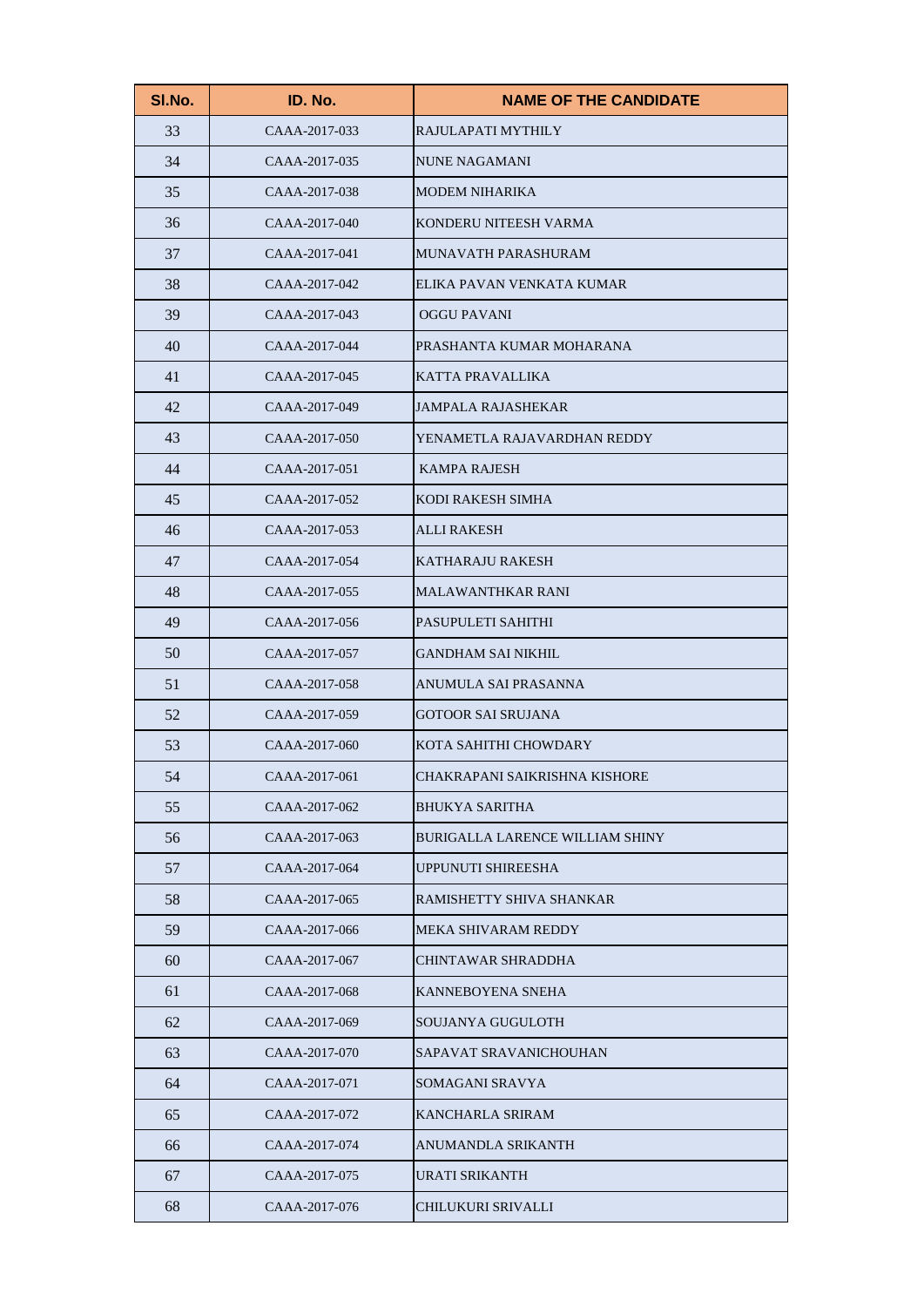| SI.No. | ID. No.       | <b>NAME OF THE CANDIDATE</b>        |
|--------|---------------|-------------------------------------|
| 69     | CAAA-2017-078 | <b>NAKKA SUSHMA</b>                 |
| 70     | CAAA-2017-080 | <b>SOMA VAISHNAVI</b>               |
| 71     | CAAA-2017-081 | <b>GODA VANDANA GOUD</b>            |
| 72     | CAAA-2017-082 | VADDEMPUDI VARSHITHA                |
| 73     | CAAA-2017-083 | TALLAPELLI VIKAS                    |
| 74     | CAAA-2017-084 | <b>NALABOLU VIKRAM</b>              |
| 75     | CAAA-2017-085 | SADHU VINOOTHNA                     |
| 76     | CAAA-2017-086 | NUNE YAMUNADURGA                    |
| 77     | CAES-2016-027 | KUNA PRATHIBHA                      |
| 78     | CAES-2016-042 | N VAMSHIDHAR REDDY                  |
| 79     | CAES-2017-002 | <b>MD AMEER ALI</b>                 |
| 80     | CAES-2017-003 | <b>ANUBHA SINGH</b>                 |
| 81     | CAES-2017-005 | <b>BUKYA APOORVA RATHOD</b>         |
| 82     | CAES-2017-006 | <b>GUNDLAPALLY ARUN</b>             |
| 83     | CAES-2017-007 | <b>MALTHUMKAR BHANU PRAKASH</b>     |
| 84     | CAES-2017-008 | THURPU BHANU PRAKASH REDDY          |
| 85     | CAES-2017-010 | <b>BHUKYA CHANDANA</b>              |
| 86     | CAES-2017-012 | PALAKURI CHANDU                     |
| 87     | CAES-2017-014 | <b>KASA KARTHIK</b>                 |
| 88     | CAES-2017-015 | <b>K KAVITHA</b>                    |
| 89     | CAES-2017-016 | NUNAVATH LAXMAN                     |
| 90     | CAES-2017-017 | ARUKONDA LAXMI PRIYANKA             |
| 91     | CAES-2017-018 | <b>SOMAGALLA MADHU</b>              |
| 92     | CAES-2017-019 | <b>GANGIREDDY MOURYAKANTH REDDY</b> |
| 93     | CAES-2017-020 | <b>THANDA MYTHRI</b>                |
| 94     | CAES-2017-021 | PULLA NAGAJYOTHI                    |
| 95     | CAES-2017-024 | <b>DUDIPALA NIKHITHA</b>            |
| 96     | CAES-2017-025 | PAL NIROSHA                         |
| 97     | CAES-2017-026 | <b>KASARI PAVAN</b>                 |
| 98     | CAES-2017-030 | <b>KALLEM PRASHANTH</b>             |
| 99     | CAES-2017-031 | <b>MARTHA PRIYA</b>                 |
| 100    | CAES-2017-034 | <b>MARRY RAJ KUMAR</b>              |
| 101    | CAES-2017-035 | <b>GUGULOTH RAJESH</b>              |
| 102    | CAES-2017-036 | <b>RAJAMURI RAMESH</b>              |
| 103    | CAES-2017-037 | TELLA REVANTH CHOWDARY              |
| 104    | CAES-2017-038 | <b>BALUPATI ROJA</b>                |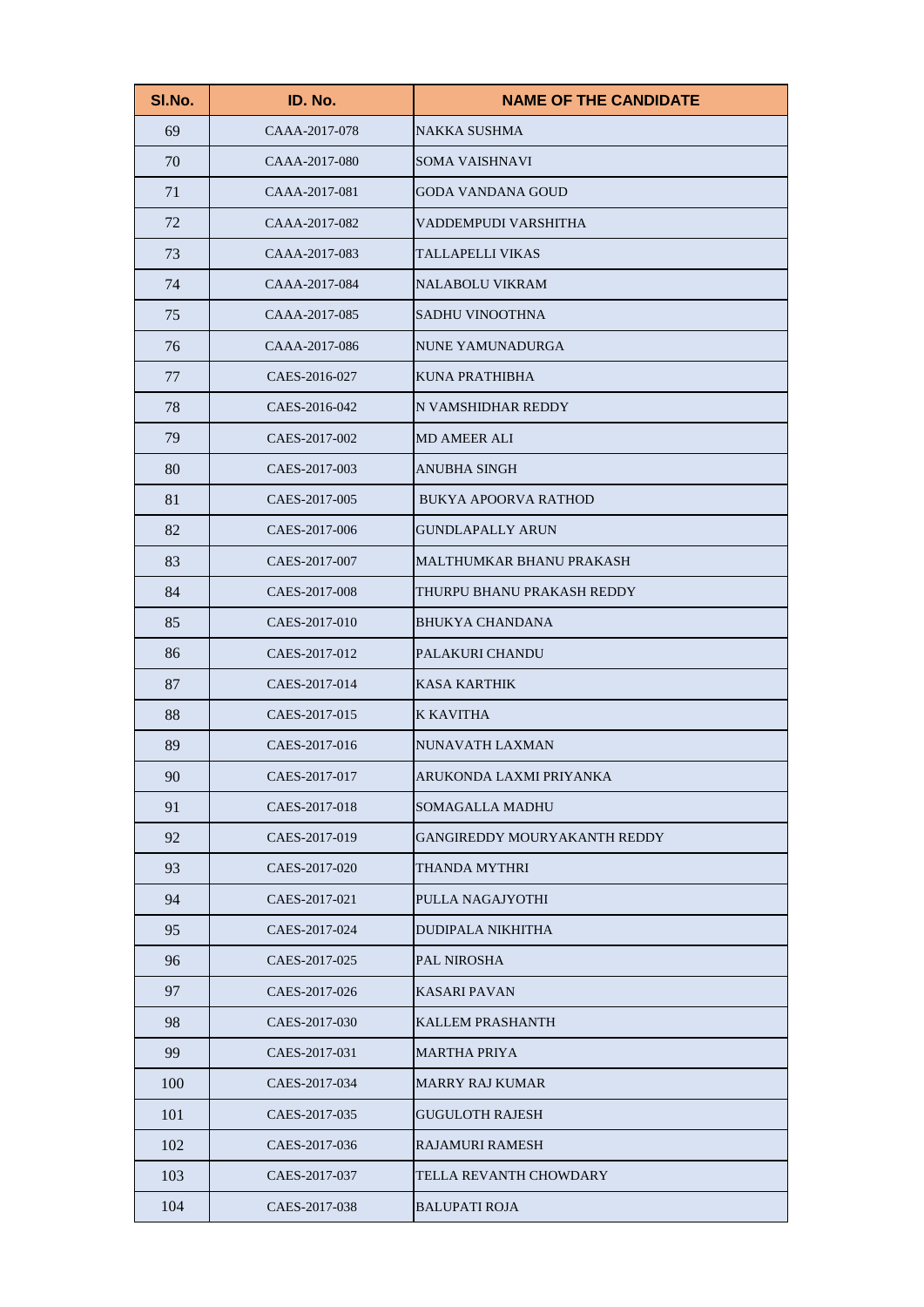| SI.No. | ID. No.       | <b>NAME OF THE CANDIDATE</b>    |
|--------|---------------|---------------------------------|
| 105    | CAES-2017-039 | <b>BATHULA RUMA</b>             |
| 106    | CAES-2017-040 | KONATHALA RUSHI GANESH          |
| 107    | CAES-2017-041 | <b>SUNKETA RUSHYAMEE REDDY</b>  |
| 108    | CAES-2017-042 | VELICHALA SAIPRATYUSHA          |
| 109    | CAES-2017-044 | <b>MA SALMAN PASHA</b>          |
| 110    | CAES-2017-046 | <b>VARTHE SAROJA</b>            |
| 111    | CAES-2017-047 | AAKULA SHIVANI GOUD             |
| 112    | CAES-2017-048 | <b>GONE SINDHUJA</b>            |
| 113    | CAES-2017-049 | <b>M SIVESH REDDY</b>           |
| 114    | CAES-2017-050 | DAINAMPELLY SPANDANA            |
| 115    | CAES-2017-051 | THOKALA SREEDHAR                |
| 116    | CAES-2017-052 | KONDAPALLI SRI VAISHNAVI        |
| 117    | CAES-2017-053 | RAMPELLY SRIKANTH               |
| 118    | CAES-2017-054 | DHARAVATH SRILATHA              |
| 119    | CAES-2017-055 | <b>VEMULA SRUJANA</b>           |
| 120    | CAES-2017-056 | PERATI SUSHMA                   |
| 121    | CAES-2017-057 | THANNEERU UMESH                 |
| 122    | CAES-2017-058 | <b>NOONE VARUN</b>              |
| 123    | CAES-2017-059 | CHINTHALAPALLY VISHAL           |
| 124    | CAES-2017-060 | SUDHAGONI VISHNU                |
| 125    | CAES-2017-061 | GOTTIMUKKALA VISHNU VARDHAN RAO |
| 126    | CAJA-2016-015 | CHIDURU JERUSHA                 |
| 127    | CAJA-2016-055 | CHINNAM SHIVA KUMAR             |
| 128    | CAJA-2016-062 | PATLAVATH SRINIVAS              |
| 129    | CAJA-2016-063 | <b>RUPAVATH SRINU</b>           |
| 130    | CAJA-2016-074 | <b>J VEERABADRUDU</b>           |
| 131    | CAJA-2017-001 | <b>DUBASI ABHIGNA</b>           |
| 132    | CAJA-2017-002 | <b>KAPA ANUSHA</b>              |
| 133    | CAJA-2017-003 | EPPA APOORVA                    |
| 134    | CAJA-2017-004 | <b>ARUNT</b>                    |
| 135    | CAJA-2017-005 | <b>MD ASHFAQ</b>                |
| 136    | CAJA-2017-006 | <b>GUSAPOGU ASHOK KUMAR</b>     |
| 137    | CAJA-2017-007 | <b>KALTI BHARGAVI</b>           |
| 138    | CAJA-2017-008 | <b>BHAVANA G</b>                |
| 139    | CAJA-2017-009 | PUNNA CHINMAI                   |
| 140    | CAJA-2017-010 | <b>MATHANGI DEEPTHI</b>         |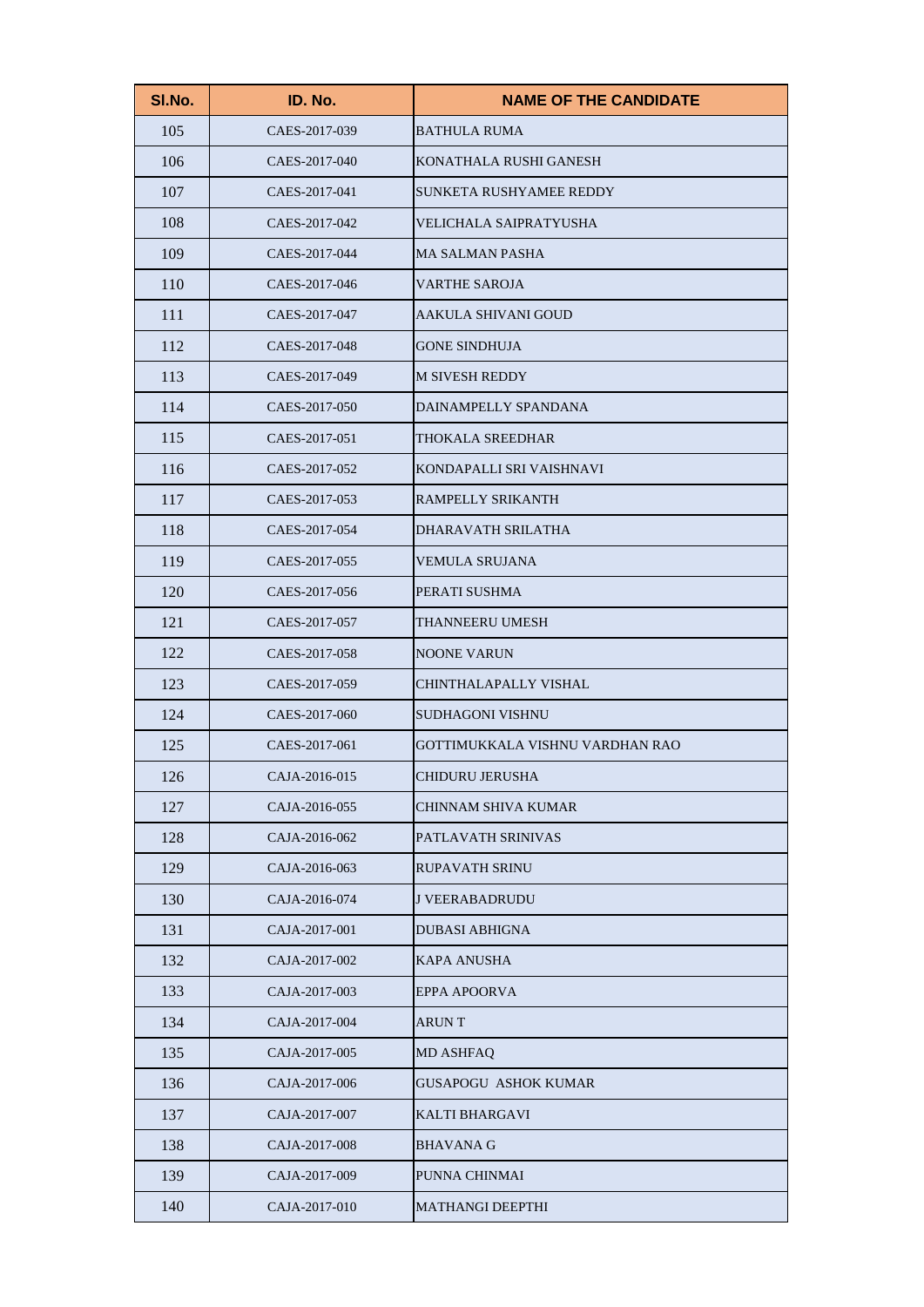| SI.No. | ID. No.       | <b>NAME OF THE CANDIDATE</b> |
|--------|---------------|------------------------------|
| 141    | CAJA-2017-011 | <b>AKKALADEVI GANESH</b>     |
| 142    | CAJA-2017-014 | <b>BUSHAPAKA HIMAJA</b>      |
| 143    | CAJA-2017-015 | <b>GUDISE ISHWARYA</b>       |
| 144    | CAJA-2017-016 | <b>JUVERIA NAAZ</b>          |
| 145    | CAJA-2017-017 | <b>AMTE KAVYA</b>            |
| 146    | CAJA-2017-018 | <b>GUNDA KAVYA</b>           |
| 147    | CAJA-2017-019 | DASARI KRISHNAVENI           |
| 148    | CAJA-2017-020 | DESHABOINA LAHARI            |
| 149    | CAJA-2017-021 | <b>JABA MAHESH</b>           |
| 150    | CAJA-2017-022 | <b>DODLA MAMATHA</b>         |
| 151    | CAJA-2017-023 | MOGILIGARI MAMATHA           |
| 152    | CAJA-2017-024 | KADAKANCHI MANASA            |
| 153    | CAJA-2017-025 | <b>DEVKATTE MAROTHI</b>      |
| 154    | CAJA-2017-026 | <b>BATTHULA MYTHILI</b>      |
| 155    | CAJA-2017-027 | V NADIYA                     |
| 156    | CAJA-2017-028 | <b>CHIRRA NAVEEN KUMAR</b>   |
| 157    | CAJA-2017-030 | KOMATIREDDY NIKHITHA         |
| 158    | CAJA-2017-031 | <b>SAMA NITISH GOUD</b>      |
| 159    | CAJA-2017-032 | <b>JILLA POOJA</b>           |
| 160    | CAJA-2017-033 | PRANAY RAJ AERRA             |
| 161    | CAJA-2017-034 | EADULLA PRAVEEN KUMAR        |
| 162    | CAJA-2017-035 | EESAVOINA PREMALATHA YADAV   |
| 163    | CAJA-2017-036 | <b>MYAKA RAJANI</b>          |
| 164    | CAJA-2017-037 | <b>GUNTUKU RAJASHEKHAR</b>   |
| 165    | CAJA-2017-038 | <b>V RAJENDRA</b>            |
| 166    | CAJA-2017-039 | <b>SABHAVATH RAJESH</b>      |
| 167    | CAJA-2017-040 | KUNA RAJITHA                 |
| 168    | CAJA-2017-042 | KANDI RAMAKRISHNA            |
| 169    | CAJA-2017-043 | <b>AKUNOORI RAVITEJA</b>     |
| 170    | CAJA-2017-044 | <b>KOLA REVANTH</b>          |
| 171    | CAJA-2017-045 | YELURI ROHIT                 |
| 172    | CAJA-2017-046 | <b>SAHEL BIN HUSSAIN</b>     |
| 173    | CAJA-2017-047 | <b>MORE SAHITHI</b>          |
| 174    | CAJA-2017-048 | AVUNOORI SAI AYUSHMAN        |
| 175    | CAJA-2017-049 | <b>BOINAPALLY SAI SIVA</b>   |
| 176    | CAJA-2017-050 | SHAIK HABIBULLA BASHA        |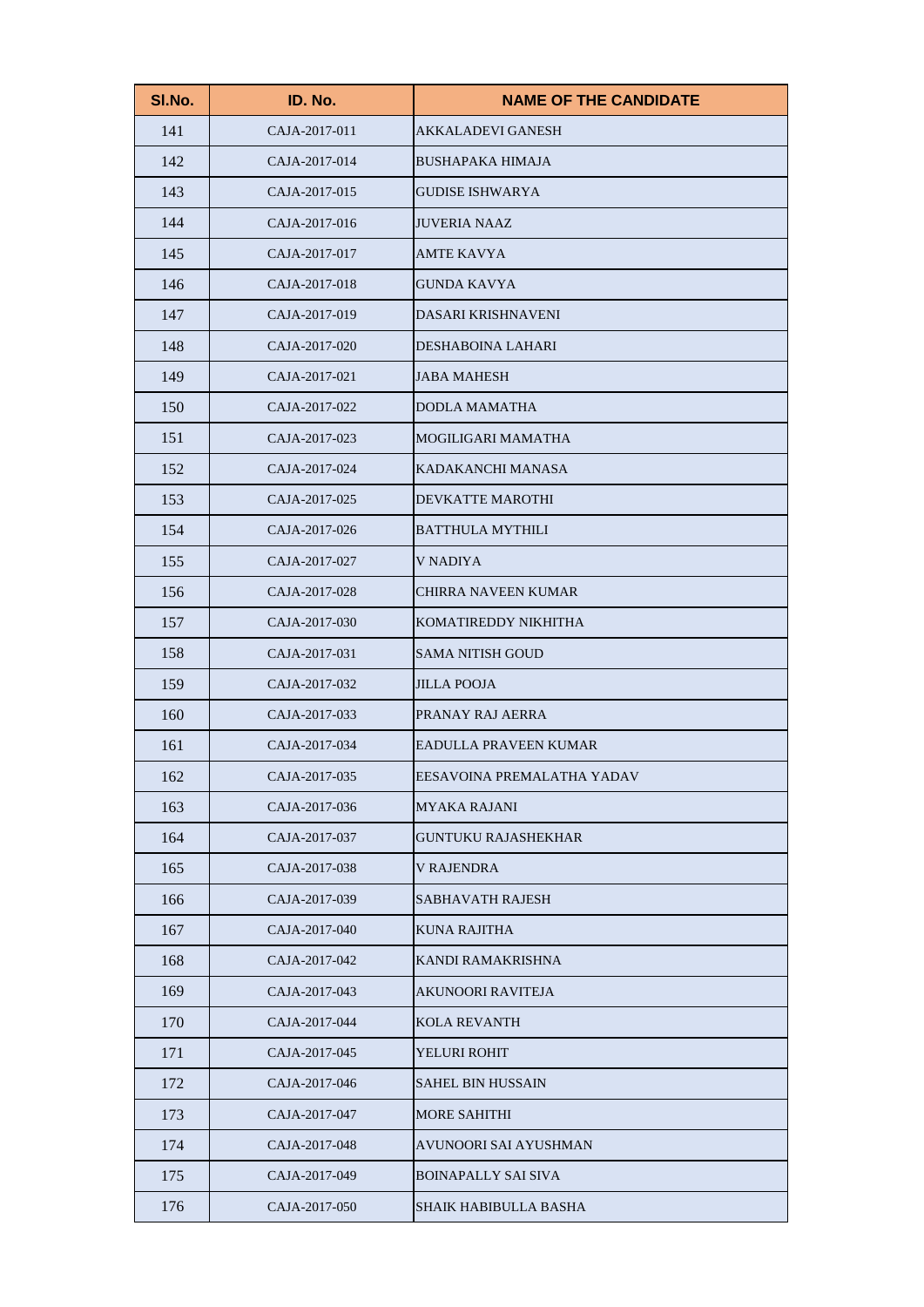| SI.No. | ID. No.       | <b>NAME OF THE CANDIDATE</b>         |
|--------|---------------|--------------------------------------|
| 177    | CAJA-2017-052 | PONNALA SHIRISHA                     |
| 178    | CAJA-2017-053 | KOLA SHIVA CHANDANA                  |
| 179    | CAJA-2017-054 | <b>VALLABDAS SHRAVYA</b>             |
| 180    | CAJA-2017-055 | ANAGANDULA SHRUTHI                   |
| 181    | CAJA-2017-056 | ALIGYA SHWETHA RANI                  |
| 182    | CAJA-2017-057 | ANANTHULA SINDHU PRIYA               |
| 183    | CAJA-2017-058 | <b>SONALI PANDEY</b>                 |
| 184    | CAJA-2017-059 | <b>BUROLLA SOUMYA</b>                |
| 185    | CAJA-2017-060 | <b>SOWRABIA SUJAN</b>                |
| 186    | CAJA-2017-062 | <b>NUNSAVATH SRINIVAS</b>            |
| 187    | CAJA-2017-063 | <b>AKULA SRIVANI</b>                 |
| 188    | CAJA-2017-064 | <b>SINGAM SUDISHMA</b>               |
| 189    | CAJA-2017-066 | <b>AZMERA SURESH</b>                 |
| 190    | CAJA-2017-067 | AZMEERA SURESH KUMAR                 |
| 191    | CAJA-2017-068 | <b>ADDU SWATHI</b>                   |
| 192    | CAJA-2017-069 | PINGILI SWETHA                       |
| 193    | CAJA-2017-070 | <b>ADAMA THANUJA</b>                 |
| 194    | CAJA-2017-071 | <b>ANTHATI VAISHNAVI</b>             |
| 195    | CAJA-2017-072 | KESHAVAREDDY VENKATA JANARDHAN REDDY |
| 196    | CAJA-2017-073 | <b>BOLLU VENKATESH</b>               |
| 197    | CAJA-2017-074 | <b>JANAPATI VINAYKUMAR</b>           |
| 198    | CAJA-2017-075 | JINUGU VISHNU VARDHAN REDDY          |
| 199    | CAJA-2017-076 | <b>SANGI VYSHNAVI</b>                |
| 200    | CAJA-2017-077 | KOLIPAKA YAMINI                      |
| 201    | CAJA-2017-078 | <b>MODALA ASHOK</b>                  |
| 202    | CAPA-2016-034 | <b>RUBEENA</b>                       |
| 203    | CAPA-2017-001 | KANUKULA AKHIL                       |
| 204    | CAPA-2017-002 | K AMRUTHA VARSHINI                   |
| 205    | CAPA-2017-004 | METHUKU ANIL KUMAR                   |
| 206    | CAPA-2017-005 | MADANAGULA ANJANEYULU                |
| 207    | CAPA-2017-006 | <b>BANDA ANUSHA</b>                  |
| 208    | CAPA-2017-007 | <b>KETHIREDDY ANUSHA</b>             |
| 209    | CAPA-2017-008 | POODOORI ANUSHA                      |
| 210    | CAPA-2017-009 | <b>GUTTI ARAVIND</b>                 |
| 211    | CAPA-2017-010 | ALLAPURAM ARUN KUMAR                 |
| 212    | CAPA-2017-011 | C BANUTEJA                           |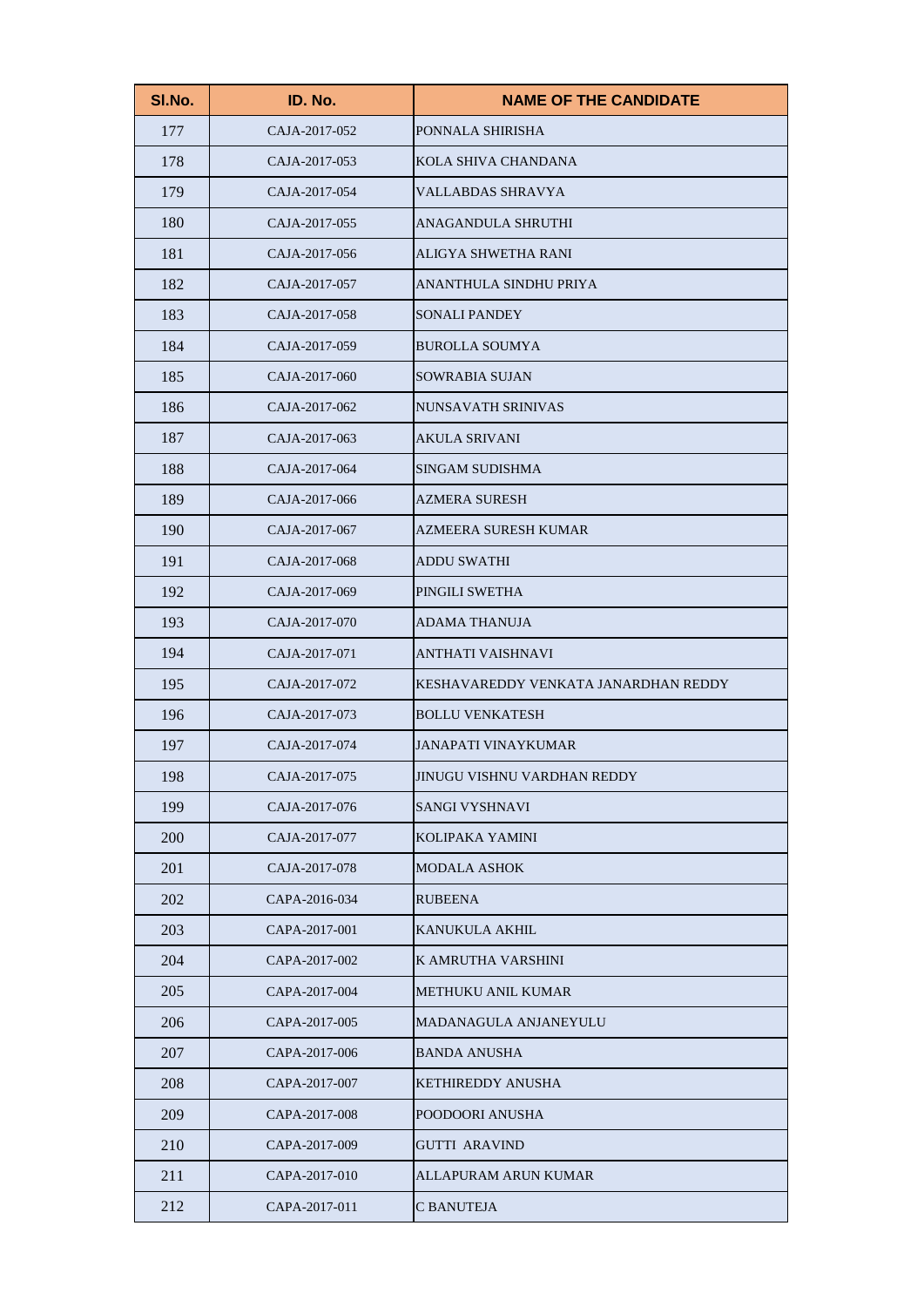| SI.No. | ID. No.       | <b>NAME OF THE CANDIDATE</b> |
|--------|---------------|------------------------------|
| 213    | CAPA-2017-012 | <b>BEESU BHARGAVI</b>        |
| 214    | CAPA-2017-013 | K GEETHANJALI                |
| 215    | CAPA-2017-014 | <b>BONDUGULA HAREESH</b>     |
| 216    | CAPA-2017-015 | <b>JADHAV HARIPRIYA</b>      |
| 217    | CAPA-2017-016 | <b>KASHOJU HARISH</b>        |
| 218    | CAPA-2017-017 | <b>MOHAMMED HASNUDDIN</b>    |
| 219    | CAPA-2017-018 | <b>B JHANSI</b>              |
| 220    | CAPA-2017-019 | MALLEPALLY KALYANI           |
| 221    | CAPA-2017-020 | <b>SAYOJI KAVITHA</b>        |
| 222    | CAPA-2017-022 | <b>G KEERTHANA</b>           |
| 223    | CAPA-2017-023 | <b>GOLCONDA MAHESHWARI</b>   |
| 224    | CAPA-2017-024 | RIKKALA MANASA               |
| 225    | CAPA-2017-025 | <b>KUNDELLA MANJULA</b>      |
| 226    | CAPA-2017-026 | <b>SAPPIDI MEGHANA</b>       |
| 227    | CAPA-2017-027 | <b>MEHARAJ BEGUM</b>         |
| 228    | CAPA-2017-028 | THIGULLA MOUNIKA             |
| 229    | CAPA-2017-029 | <b>SATHUR NANDINI</b>        |
| 230    | CAPA-2017-030 | <b>PARANGI NAVEEN</b>        |
| 231    | CAPA-2017-031 | NISHITHA REDDY BAYAPU        |
| 232    | CAPA-2017-032 | P NITHIN KUMAR REDDY         |
| 233    | CAPA-2017-033 | KISTAPURAM POLAPPA           |
| 234    | CAPA-2017-034 | N PRASHANTHI                 |
| 235    | CAPA-2017-035 | KOONA PREETHI                |
| 236    | CAPA-2017-036 | THOTA PRIYANKA               |
| 237    | CAPA-2017-037 | CHAKALI RAGHAVENDAR          |
| 238    | CAPA-2017-038 | MUDAVATH RAJASHEKHAR         |
| 239    | CAPA-2017-040 | A RENUKA                     |
| 240    | CAPA-2017-041 | <b>SAIKIRAN</b>              |
| 241    | CAPA-2017-042 | <b>KESUMALA SAI NEELA</b>    |
| 242    | CAPA-2017-043 | <b>SAMREEN</b>               |
| 243    | CAPA-2017-044 | <b>BANOTH SANDEEP</b>        |
| 244    | CAPA-2017-045 | DAMAGATLA SHARATH CHANDRA    |
| 245    | CAPA-2017-046 | N SHIVA KUMAR NAIDU          |
| 246    | CAPA-2017-047 | SABAVAT SHIVA KUMAR          |
| 247    | CAPA-2017-049 | <b>G SHIVAKUMAR</b>          |
| 248    | CAPA-2017-050 | <b>BOHINI SHREYA</b>         |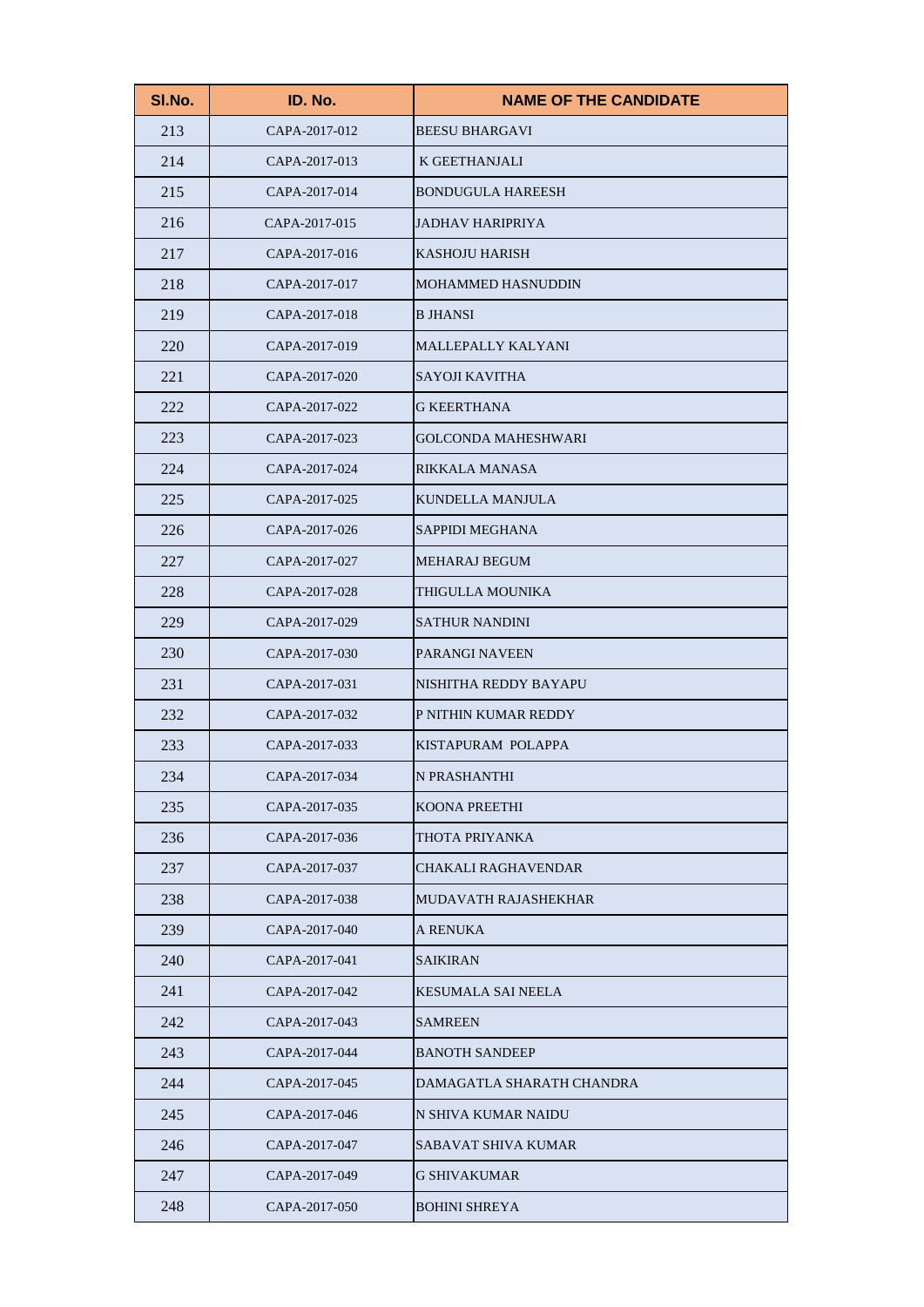| SI.No. | ID. No.       | <b>NAME OF THE CANDIDATE</b>      |
|--------|---------------|-----------------------------------|
| 249    | CAPA-2017-051 | <b>AGRAHARAM SHRUTHI</b>          |
| 250    | CAPA-2017-052 | DORISHETTI SNEHAMADHURI           |
| 251    | CAPA-2017-053 | <b>G SHRAVANI</b>                 |
| 252    | CAPA-2017-054 | SINGARAPU SNIGDA SRILAASYA        |
| 253    | CAPA-2017-055 | <b>BOOTHPUR SUNIL KUMAR REDDY</b> |
| 254    | CAPA-2017-056 | P SUREKHA                         |
| 255    | CAPA-2017-057 | <b>BAJJURI LAKSHMI VAISHNAVI</b>  |
| 256    | CAPA-2017-058 | <b>AMGOTH VIJAY KUMAR</b>         |
| 257    | CAPA-2017-059 | <b>GOLLAPALLE VINOD</b>           |
| 258    | CARA-2016-008 | <b>JAMPULA ANUSHA</b>             |
| 259    | CARA-2016-010 | T ANUSHA                          |
| 260    | CARA-2016-024 | <b>MUDURU BHAVANI</b>             |
| 261    | CARA-2016-037 | <b>GUGULOTH GUNAVARDHAN</b>       |
| 262    | CARA-2016-046 | KOTHAPALLI KARUNA SRI             |
| 263    | CARA-2016-048 | NIMMA KEERTHI                     |
| 264    | CARA-2016-051 | VANKUDOTH KUMAR                   |
| 265    | CARA-2016-063 | <b>SOGALA MANOHAR</b>             |
| 266    | CARA-2016-095 | <b>BOLUGODDU RAJU</b>             |
| 267    | CARA-2016-103 | KOTHURI SUSHMA LAXMI              |
| 268    | CARA-2016-104 | USAKOYALA SAI KRISHNA             |
| 269    | CARA-2016-107 | <b>DHANVATH SAIDA</b>             |
| 270    | CARA-2016-120 | M SHIVARAMAKRISHNAREDDY           |
| 271    | CARA-2016-139 | <b>G SRINIVAS</b>                 |
| 272    | CARA-2016-144 | D SWETHA                          |
| 273    | CARA-2016-154 | AVULA VENKATA RAJA REDDY          |
| 274    | CARA-2016-160 | <b>KADARI VENKATESH</b>           |
| 275    | CARA-2016-162 | <b>J VINOD</b>                    |
| 276    | CARA-2016-164 | <b>GANDHAM VINODA</b>             |
| 277    | CARA-2016-166 | SEELAM SHASHANK MAHENDRA          |
| 278    | CARA-2017-001 | <b>ADELLY ANVESHITHA</b>          |
| 279    | CARA-2017-002 | ADEPU PRIYADARSHINI               |
| 280    | CARA-2017-004 | ALAKUNTLA LIKHITHA                |
| 281    | CARA-2017-005 | ALETI VARSHA REDDY                |
| 282    | CARA-2017-006 | <b>ANAGHA B</b>                   |
| 283    | CARA-2017-007 | ANDEM LAKSHMI PRASANNA            |
| 284    | CARA-2017-008 | <b>ANISA ROOHI</b>                |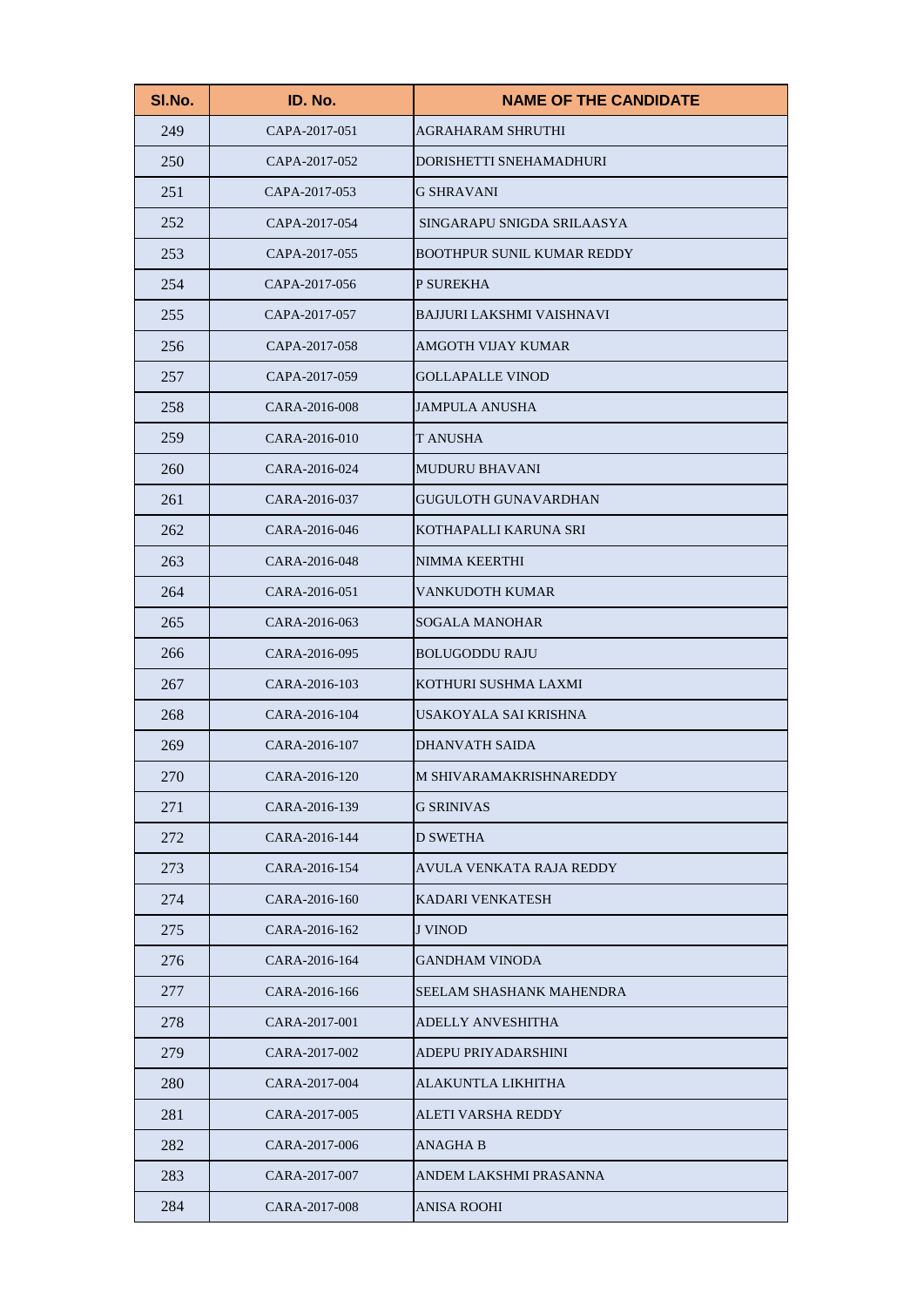| SI.No. | ID. No.       | <b>NAME OF THE CANDIDATE</b>  |
|--------|---------------|-------------------------------|
| 285    | CARA-2017-009 | <b>ANJITHA A C</b>            |
| 286    | CARA-2017-011 | <b>ASARLA RAMYA</b>           |
| 287    | CARA-2017-012 | <b>ASNA ASEEMA</b>            |
| 288    | CARA-2017-013 | <b>BAIRU SATHYA DHEERAJ</b>   |
| 289    | CARA-2017-014 | <b>BALTHI SOWMYA</b>          |
| 290    | CARA-2017-015 | <b>BALOJU RAHUL</b>           |
| 291    | CARA-2017-016 | <b>BATHINENI MANASA NAIDU</b> |
| 292    | CARA-2017-017 | RUPANAGUDI MOUNIKA            |
| 293    | CARA-2017-018 | CHINTHAPALLY SHIVA            |
| 294    | CARA-2017-019 | <b>CHINDAM SOWNDARYA</b>      |
| 295    | CARA-2017-020 | P VINEETH SAGAR               |
| 296    | CARA-2017-021 | <b>BANALA PAVAN REDDY</b>     |
| 297    | CARA-2017-022 | <b>BANDARI MAHENDAR</b>       |
| 298    | CARA-2017-024 | N BHAVANA                     |
| 299    | CARA-2017-025 | <b>BHUKYA RAJKUMAR</b>        |
| 300    | CARA-2017-026 | <b>BHUKYA REVATHI</b>         |
| 301    | CARA-2017-027 | <b>B SURENDER</b>             |
| 302    | CARA-2017-028 | <b>BOJJA SAI SWATHI</b>       |
| 303    | CARA-2017-029 | <b>BONAGIRI KARTHEEK</b>      |
| 304    | CARA-2017-031 | <b>BOYA MAMATHA KUMARI</b>    |
| 305    | CARA-2017-032 | <b>BURRA PREETI</b>           |
| 306    | CARA-2017-034 | CHEERALA LAKSHMI SIRISHA      |
| 307    | CARA-2017-035 | <b>CHINNAPOGULA BHARGAVI</b>  |
| 308    | CARA-2017-036 | DHARMAKARI GANESH             |
| 309    | CARA-2017-037 | RACHURI DIVYA KUMARI          |
| 310    | CARA-2017-038 | <b>DORISETTY ANUSHA</b>       |
| 311    | CARA-2017-039 | <b>DUDALA RESHMA GOUD</b>     |
| 312    | CARA-2017-042 | ELURU NIHARIKA                |
| 313    | CARA-2017-043 | ERAVENA LAXMI PRASANNA        |
| 314    | CARA-2017-044 | <b>ERIGELA VENNELA</b>        |
| 315    | CARA-2017-046 | GADDAGUNTI LOUKYA             |
| 316    | CARA-2017-047 | <b>GADDAM PAVAN KUMAR</b>     |
| 317    | CARA-2017-048 | <b>GAMPALA PARIMALA</b>       |
| 318    | CARA-2017-049 | <b>GANGA SUJANA</b>           |
| 319    | CARA-2017-050 | <b>GANGARAPU ANUSHA</b>       |
| 320    | CARA-2017-051 | <b>GANNU SINDHUJA</b>         |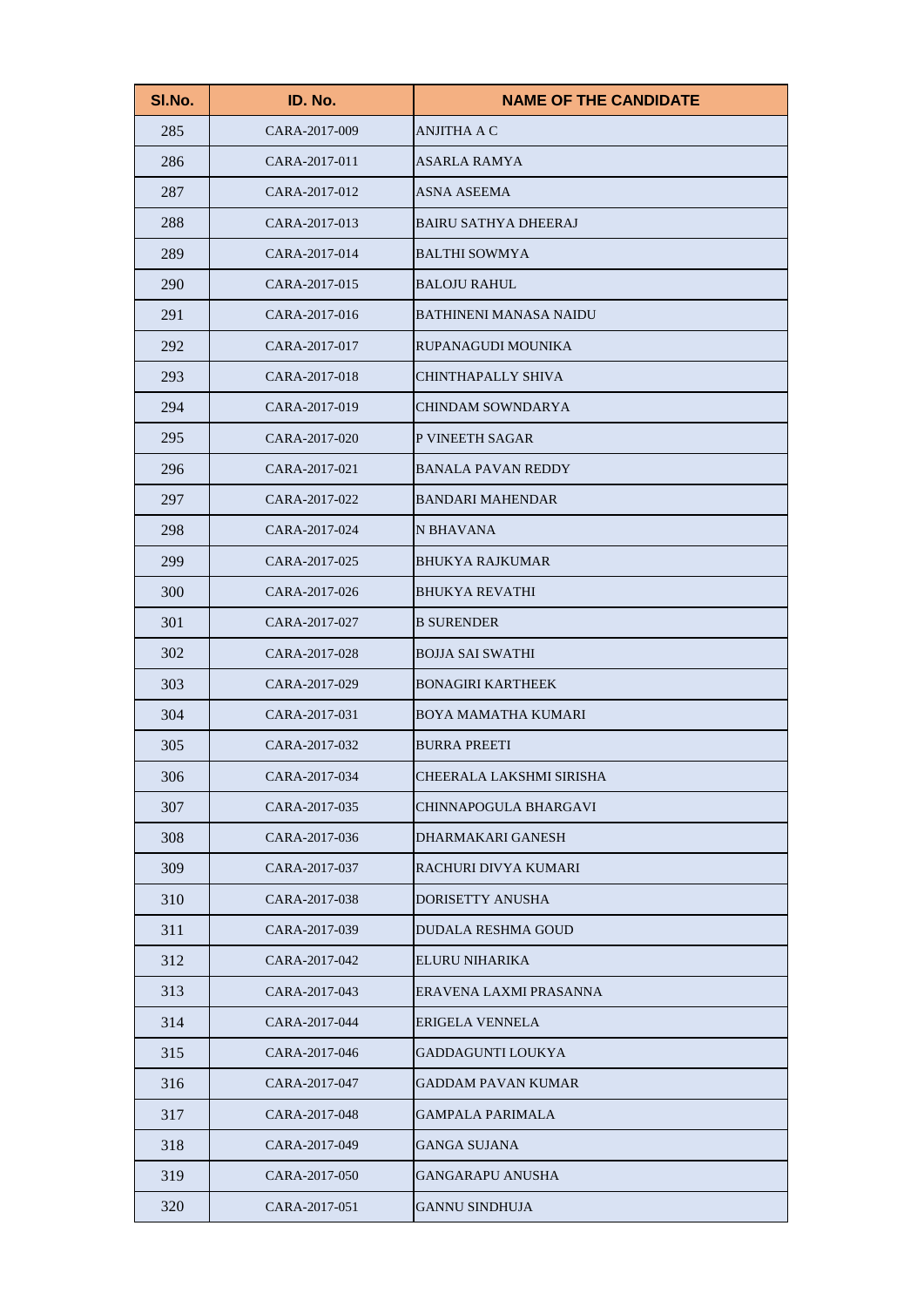| SI.No. | ID. No.       | <b>NAME OF THE CANDIDATE</b>  |
|--------|---------------|-------------------------------|
| 321    | CARA-2017-052 | GINNELA NAGA SAI RASAGNA      |
| 322    | CARA-2017-053 | <b>HARSHITHA GOLLA</b>        |
| 323    | CARA-2017-054 | <b>GONGALLA SREEJA REDDY</b>  |
| 324    | CARA-2017-055 | <b>GOURINENI PRATHIMA</b>     |
| 325    | CARA-2017-056 | <b>BANOTH GOUTHAM</b>         |
| 326    | CARA-2017-057 | <b>GREENA K MATHEW</b>        |
| 327    | CARA-2017-058 | <b>GUNDA SUSHMITHA</b>        |
| 328    | CARA-2017-059 | <b>GUNTI PRASAD</b>           |
| 329    | CARA-2017-060 | <b>GURRALA PRIYANKA</b>       |
| 330    | CARA-2017-062 | <b>HEMANTH KUMAR PUVVALA</b>  |
| 331    | CARA-2017-063 | <b>INDRAKANTI AKHILA</b>      |
| 332    | CARA-2017-064 | <b>JADHAV ARUN KUMAR</b>      |
| 333    | CARA-2017-065 | E JAGADEESHWAR REDDY          |
| 334    | CARA-2017-066 | <b>JAWERIA SUMAN</b>          |
| 335    | CARA-2017-067 | <b>JHANSI KATIKE</b>          |
| 336    | CARA-2017-068 | <b>JUPALLY KAVYA SRI</b>      |
| 337    | CARA-2017-069 | KANCHARLA LAKSHMI PRIYANKA    |
| 338    | CARA-2017-070 | <b>KANCHARLA SHIVANI</b>      |
| 339    | CARA-2017-071 | KANDAKATLA YASHWANTH          |
| 340    | CARA-2017-072 | KANNEKANTI KALPANA            |
| 341    | CARA-2017-073 | KASARLA VAISHNAVI             |
| 342    | CARA-2017-074 | <b>INUGANTI KAVYA</b>         |
| 343    | CARA-2017-075 | <b>KETHIREDDY KAVYA</b>       |
| 344    | CARA-2017-077 | KONDABATHINI KEERTHI          |
| 345    | CARA-2017-078 | KORRA LAVANYA                 |
| 346    | CARA-2017-079 | <b>KOTA JEEVANA</b>           |
| 347    | CARA-2017-080 | NIMMALAGOTTU SAI KEERTHANA    |
| 348    | CARA-2017-081 | NERELLA ARCHANA               |
| 349    | CARA-2017-082 | <b>GUNDAM SRI PRIYA REDDY</b> |
| 350    | CARA-2017-083 | <b>KOTA TEJASREE</b>          |
| 351    | CARA-2017-084 | KRITI KELA                    |
| 352    | CARA-2017-085 | <b>KUKKALA KISHORE</b>        |
| 353    | CARA-2017-086 | KUMMARI SAHITHI               |
| 354    | CARA-2017-087 | KURAPATI KRISHNAVENI          |
| 355    | CARA-2017-088 | KURUVA VIJAYA LAKSHMI         |
| 356    | CARA-2017-089 | <b>M MEHER MANIJA</b>         |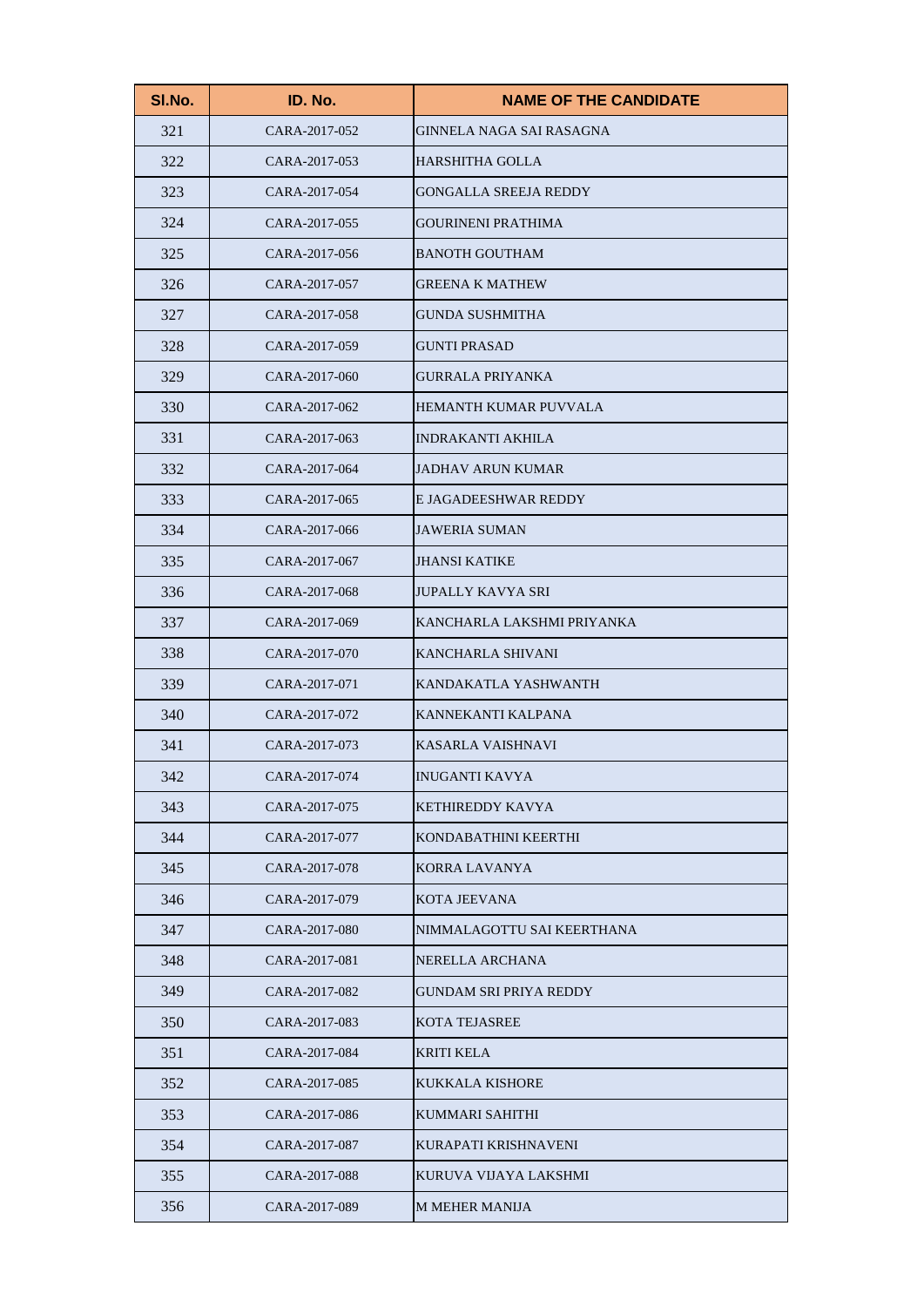| SI.No. | ID. No.       | <b>NAME OF THE CANDIDATE</b>  |
|--------|---------------|-------------------------------|
| 357    | CARA-2017-090 | <b>JALLELLA MALLESH</b>       |
| 358    | CARA-2017-092 | <b>MANDAN SHIVANI</b>         |
| 359    | CARA-2017-093 | <b>MAMIDIPELLI MANEESHA</b>   |
| 360    | CARA-2017-094 | <b>MANISHA PRASAD</b>         |
| 361    | CARA-2017-096 | <b>MANTHRI VIJAYA MANJU</b>   |
| 362    | CARA-2017-099 | KANDAKATLA TEJASWINI          |
| 363    | CARA-2017-100 | <b>KATTA RAHUL</b>            |
| 364    | CARA-2017-101 | <b>MEDIPALLY TEJASWI</b>      |
| 365    | CARA-2017-102 | PEDDAPATI SHIVA KUMAR         |
| 366    | CARA-2017-103 | MATARE JOHN SAMUEL SANTHOSH   |
| 367    | CARA-2017-104 | <b>MODALI LAXMI PRASANNA</b>  |
| 368    | CARA-2017-105 | <b>MOHAMMED NIHAR AHMED</b>   |
| 369    | CARA-2017-106 | <b>MOHAMMED RAHEEM</b>        |
| 370    | CARA-2017-108 | <b>MOTTALA DEEKSHITH</b>      |
| 371    | CARA-2017-109 | <b>V MOUNIKA</b>              |
| 372    | CARA-2017-110 | V MOUNIKA                     |
| 373    | CARA-2017-111 | <b>MULGI POOJA</b>            |
| 374    | CARA-2017-112 | MUNJAMPALLY SUPRAJA           |
| 375    | CARA-2017-113 | <b>NALLA PRUTHWI TEJA</b>     |
| 376    | CARA-2017-114 | <b>NALLI HARIKA</b>           |
| 377    | CARA-2017-116 | NERELLA AKSHITHA              |
| 378    | CARA-2017-118 | PADMATI PAVAN PREETHAM        |
| 379    | CARA-2017-119 | PALAPARTHI NILEESHA           |
| 380    | CARA-2017-120 | VADLA PAVAN KUMAR             |
| 381    | CARA-2017-121 | PECHETTI MANOHITH VIKRAMA RAO |
| 382    | CARA-2017-122 | PONNAM SAI KEERTHI            |
| 383    | CARA-2017-123 | POLEPAKA PARIMALA PAUL        |
| 384    | CARA-2017-124 | <b>G PRANEETH</b>             |
| 385    | CARA-2017-125 | <b>MARKA PRIYADARSHINI</b>    |
| 386    | CARA-2017-127 | PULLAVENI MOUNIKA             |
| 387    | CARA-2017-128 | RADHARAPU SREEJA              |
| 388    | CARA-2017-129 | <b>RAJESH DASH</b>            |
| 389    | CARA-2017-130 | P RAJESHWARI                  |
| 390    | CARA-2017-131 | <b>K RANI</b>                 |
| 391    | CARA-2017-132 | <b>MEESALA REVANTH</b>        |
| 392    | CARA-2017-135 | <b>M SAI SUMANTH</b>          |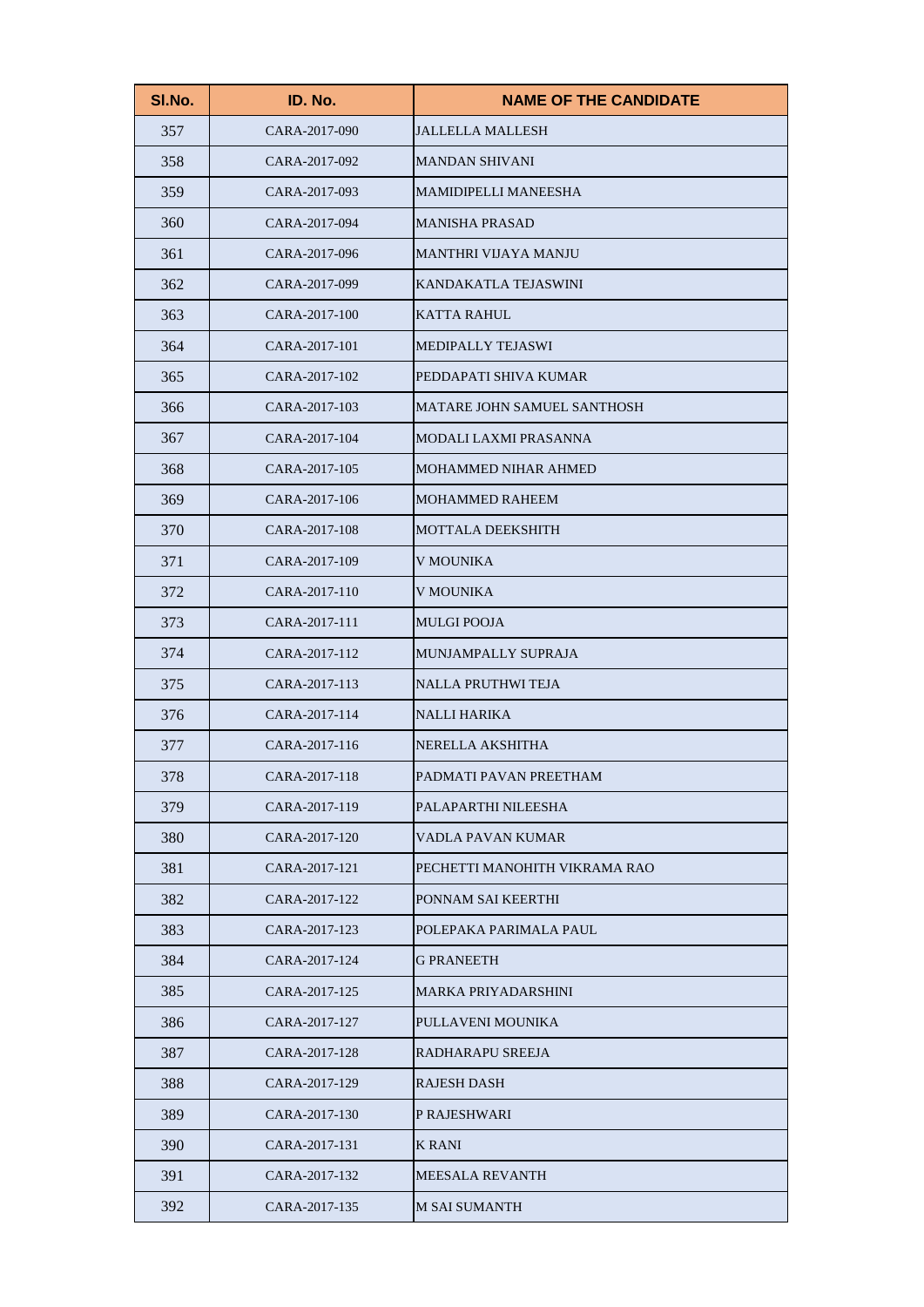| SI.No. | ID. No.       | <b>NAME OF THE CANDIDATE</b>  |
|--------|---------------|-------------------------------|
| 393    | CARA-2017-137 | <b>SANA ANJUM</b>             |
| 394    | CARA-2017-138 | <b>SHAIK MAHAMMAD HUSSAIN</b> |
| 395    | CARA-2017-141 | PUNNA SHRAVYA                 |
| 396    | CARA-2017-142 | <b>SHAISTA TAZEEN</b>         |
| 397    | CARA-2017-144 | <b>SOMU SAI KIRAN</b>         |
| 398    | CARA-2017-145 | <b>SUMAIYA FATIMA</b>         |
| 399    | CARA-2017-146 | <b>SURAKANTI NANDINI</b>      |
| 400    | CARA-2017-147 | K SUSHI                       |
| 401    | CARA-2017-148 | TANI ANUSHA                   |
| 402    | CARA-2017-149 | <b>TATI SNEHA</b>             |
| 403    | CARA-2017-150 | THUMMA JOSEPH KUMAR           |
| 404    | CARA-2017-152 | UPPATALA MAMATHA              |
| 405    | CARA-2017-153 | UYYALA NARESHKUMARREDDY       |
| 406    | CARA-2017-154 | VALLURU VENI KEERTHANA        |
| 407    | CARA-2017-155 | VANAPARTHI MANASA             |
| 408    | CARA-2017-156 | VANKUDOTHU CHITRA             |
| 409    | CARA-2017-157 | VARANGANTI AKHILA             |
| 410    | CARA-2017-158 | <b>VEMULA CHINMAYEE</b>       |
| 411    | CARA-2017-159 | VENDRA SAI KAVYA              |
| 412    | CARA-2017-160 | <b>VENGALDAS CHAITANYA</b>    |
| 413    | CARA-2017-161 | <b>R PRADEEP KUMAR</b>        |
| 414    | CARA-2017-163 | WAGAMARE SUPRIYA              |
| 415    | CARA-2017-164 | YARWA ANUSHA                  |
| 416    | CARA-2017-165 | YEDLA SHRAVYA                 |
| 417    | CARA-2017-166 | YERRABELLI RAMYA              |
| 418    | CARA-2017-167 | <b>B SOUJANYA</b>             |
| 419    | CARA-2017-169 | NEERAJA KRISHNA A R           |
| 420    | CARA-2017-170 | <b>SUNIDHI</b>                |
| 421    | CARA-2017-171 | PONNA ASHWINI REDDY           |
| 422    | CARA-2017-173 | <b>ADLURI HARSHINI</b>        |
| 423    | CARA-2017-174 | <b>BHUKYA HARI</b>            |
| 424    | CAWA-2016-003 | <b>BHUMANDLA BHASKAR</b>      |
| 425    | CAWA-2016-007 | POLTHIYA JOGENDER             |
| 426    | CAWA-2016-013 | <b>MOHAMMAD MUZEEB</b>        |
| 427    | CAWA-2016-025 | THONDURU RAJU                 |
| 428    | CAWA-2016-028 | <b>GUNDEBOINA SAI KUMAR</b>   |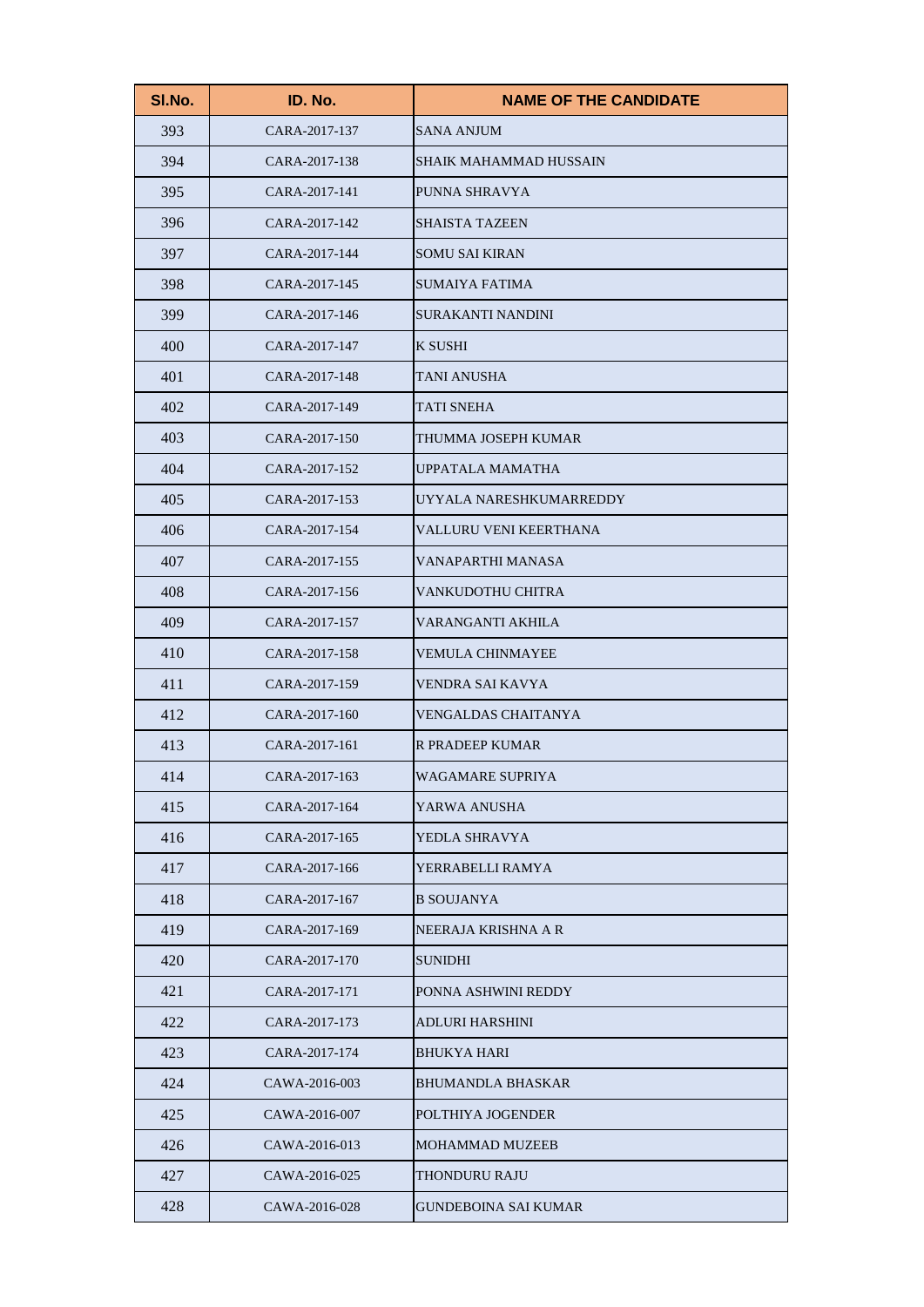| SI.No. | ID. No.       | <b>NAME OF THE CANDIDATE</b> |
|--------|---------------|------------------------------|
| 429    | CAWA-2016-031 | KASHIVOJULA SANDEEP CHARY    |
| 430    | CAWA-2017-001 | <b>VIRUGU ABHINAYA SREE</b>  |
| 431    | CAWA-2017-002 | MUSHARI AMULYA TEJASHWINI    |
| 432    | CAWA-2017-003 | <b>SHANAM ANUPRIYA</b>       |
| 433    | CAWA-2017-006 | <b>KASULA ARCHANA</b>        |
| 434    | CAWA-2017-007 | <b>GUVVALA CHARAN TEJ</b>    |
| 435    | CAWA-2017-008 | THAKKALAPELLY DEEPTHI        |
| 436    | CAWA-2017-009 | POLKAM DINESH                |
| 437    | CAWA-2017-010 | PAIDI DIVIJA PRASUNA         |
| 438    | CAWA-2017-011 | LAVUDYA DURGAPRASAD          |
| 439    | CAWA-2017-012 | RACHALA GAYATHRIGOUD         |
| 440    | CAWA-2017-013 | RANAPANGA GOUTHAMI           |
| 441    | CAWA-2017-014 | DYANABOINA GOUTHAMI          |
| 442    | CAWA-2017-015 | POTTA HARISHA                |
| 443    | CAWA-2017-016 | NARUMALLA JYOSTHNA           |
| 444    | CAWA-2017-017 | <b>BARDEKAR LINGANNA</b>     |
| 445    | CAWA-2017-018 | <b>VELUVOLU MANASWINI</b>    |
| 446    | CAWA-2017-019 | <b>AKULA MANIDEEP</b>        |
| 447    | CAWA-2017-020 | NENAVATH MANJEETH            |
| 448    | CAWA-2017-021 | <b>SHAIK MENAAZ FATHIMA</b>  |
| 449    | CAWA-2017-022 | <b>KATAKAM MYTHRY</b>        |
| 450    | CAWA-2017-023 | MOGANTI NAGADEVI             |
| 451    | CAWA-2017-024 | PEEKA NISHANTH               |
| 452    | CAWA-2017-025 | <b>NISHATH AFREEN</b>        |
| 453    | CAWA-2017-026 | <b>SAYAM PADMA</b>           |
| 454    | CAWA-2017-027 | MAHESHWARAPU PRAGNYA         |
| 455    | CAWA-2017-028 | PADALA PRATHYUSHA VAHINI     |
| 456    | CAWA-2017-031 | <b>AKARAPU SAGAR</b>         |
| 457    | CAWA-2017-032 | <b>GAVINI SAI SOUMYA</b>     |
| 458    | CAWA-2017-033 | <b>KANCHA SAI KIRAN</b>      |
| 459    | CAWA-2017-034 | VODNALA SAINIKA              |
| 460    | CAWA-2017-035 | KANDUNURI SAMYUKTHA          |
| 461    | CAWA-2017-036 | LINGAMALLA SANJAY KUMAR      |
| 462    | CAWA-2017-037 | <b>BONKURI SANKEERTHANA</b>  |
| 463    | CAWA-2017-038 | RAVULA SATHWIKA              |
| 464    | CAWA-2017-039 | VEERAMUSTI SHIRISHA          |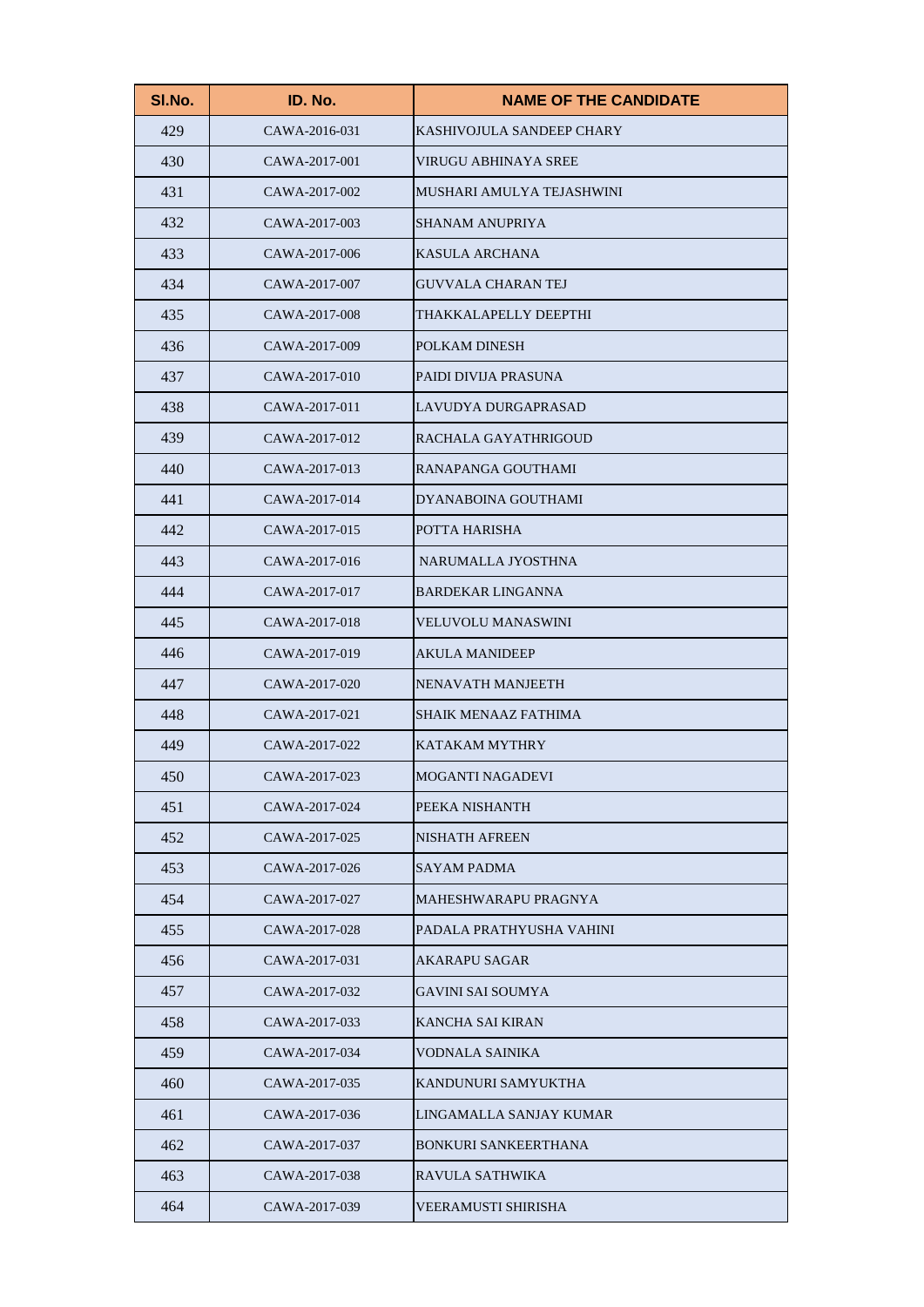| SI.No. | ID. No.       | <b>NAME OF THE CANDIDATE</b> |
|--------|---------------|------------------------------|
| 465    | CAWA-2017-040 | <b>BANOTH SHIRISHA</b>       |
| 466    | CAWA-2017-041 | MEGAVATH SHIVAIAH NAIK       |
| 467    | CAWA-2017-042 | <b>BANDARI SRAVANTHI</b>     |
| 468    | CAWA-2017-043 | VADLURI SHRIVANI             |
| 469    | CAWA-2017-044 | <b>GOPAGANI SINDHU</b>       |
| 470    | CAWA-2017-045 | SAMUDRALA SINDHUJA           |
| 471    | CAWA-2017-047 | KATLA SOWMYA                 |
| 472    | CAWA-2017-048 | <b>SAGARLA SOWMYASRI</b>     |
| 473    | CAWA-2017-050 | <b>BELDHARI SRIKANTH</b>     |
| 474    | CAWA-2017-051 | ORUGANTI SRIKANTH            |
| 475    | CAWA-2017-052 | DYARANGULA SRINATH           |
| 476    | CAWA-2017-053 | <b>DUDALA SRINIVAS BABU</b>  |
| 477    | CAWA-2017-054 | ANKESARAPU SUSHMITHA         |
| 478    | CAWA-2017-055 | <b>D SUSHMITHA</b>           |
| 479    | CAWA-2017-057 | <b>AKKALDEVI VARSHINI</b>    |
| 480    | CAWA-2017-058 | SUTHARI VIJAY KUMAR          |
| 481    | CAWA-2017-059 | NANNEPANGA VINAY             |
| 482    | CAWA-2017-060 | SUDDALA VYSHNAVI             |
| 483    | CAWA-2017-061 | YEDDU IMMANUEL ANTIPAS       |
| 484    | CFTR-2017-001 | POLEPONGU ABHIRAM            |
| 485    | CFTR-2017-002 | <b>MAKKAPALLY AKSHAY</b>     |
| 486    | CFTR-2017-003 | BHUKYA ANUSHA                |
| 487    | CFTR-2017-004 | MOHAMMAD HANEEF AZAD         |
| 488    | CFTR-2017-005 | <b>GOPALA HARITHA</b>        |
| 489    | CFTR-2017-006 | KOPPULA KEERTHANA            |
| 490    | CFTR-2017-007 | THOTA MADHAN KUMAR           |
| 491    | CFTR-2017-008 | <b>JOGA MANISHA</b>          |
| 492    | CFTR-2017-009 | SHYAMALA MOUNIKA             |
| 493    | CFTR-2017-010 | <b>GODUGU NIKHITHA</b>       |
| 494    | CFTR-2017-011 | YEDLA NIKHIL KRISHNA         |
| 495    | CFTR-2017-012 | <b>SUKHABOGI PAVAN</b>       |
| 496    | CFTR-2017-013 | PARIMI PHANIPRIYA            |
| 497    | CFTR-2017-014 | PRANUTHI PUSAPATI            |
| 498    | CFTR-2017-015 | <b>GODUGU PRAVALIKA</b>      |
| 499    | CFTR-2017-016 | <b>INTIVENUKA RAMU</b>       |
| 500    | CFTR-2017-017 | <b>CHAKILAM RAVALI</b>       |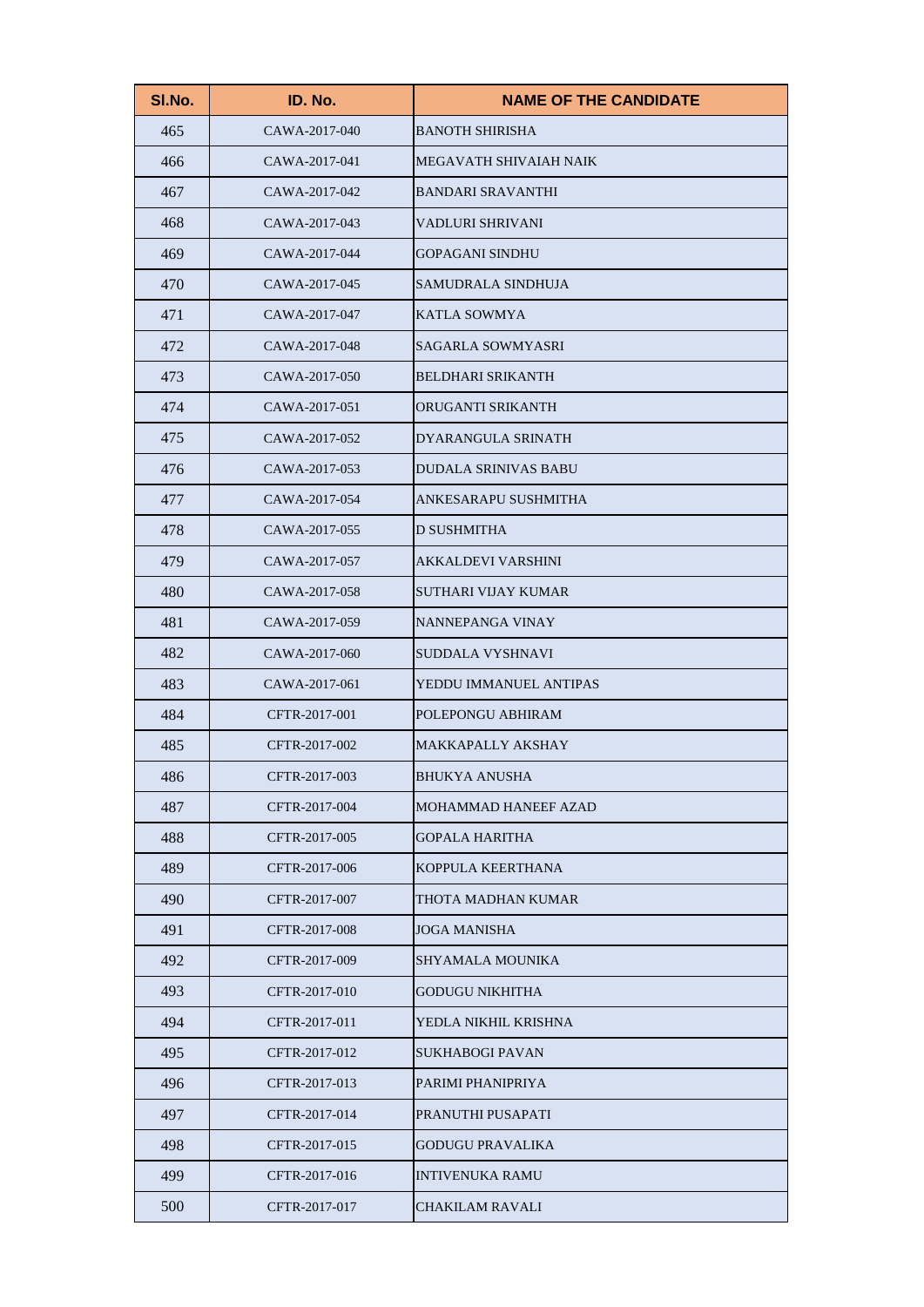| SI.No. | ID. No.       | <b>NAME OF THE CANDIDATE</b> |
|--------|---------------|------------------------------|
| 501    | CFTR-2017-018 | THANAYOLLA ROJA              |
| 502    | CFTR-2017-019 | <b>GADDAM SAI KRISHNA</b>    |
| 503    | CFTR-2017-020 | PENDYALA SAI PRAKASH         |
| 504    | CFTR-2017-021 | MULLAPATI SAIPRANAVI         |
| 505    | CFTR-2017-022 | <b>SHANAM SAIPRIYA</b>       |
| 506    | CFTR-2017-023 | <b>ILITAM SHIVAKUMAR</b>     |
| 507    | CFTR-2017-024 | <b>K SRAVANYA</b>            |
| 508    | CFTR-2017-025 | CHILUKA SRIHARSHA            |
| 509    | CFTR-2017-026 | <b>GANDLA SRINIDHI</b>       |
| 510    | CFTR-2017-027 | <b>SANGI SUCHARITHA</b>      |
| 511    | CFTR-2017-028 | <b>JANGAM SUCHITRA</b>       |
| 512    | CFTR-2017-030 | <b>G VINEETH KUMAR</b>       |
| 513    | CHCS-2016-026 | SHADAMAKI NIKHITHA           |
| 514    | CHCS-2016-051 | <b>SANDHA SOWMYA</b>         |
| 515    | CHCS-2016-054 | <b>VELPULA THAPASWI</b>      |
| 516    | CHCS-2017-001 | <b>AMATUR RABB</b>           |
| 517    | CHCS-2017-005 | <b>G ARCHANA</b>             |
| 518    | CHCS-2017-006 | POTHUGANTI BHAHULYATHA       |
| 519    | CHCS-2017-007 | ARRABOTHU DHARANI            |
| 520    | CHCS-2017-008 | <b>KATTA DHARANI</b>         |
| 521    | CHCS-2017-009 | VISHALA GEETHA PRIYANKA      |
| 522    | CHCS-2017-010 | CHITHALURI HEMABINDU         |
| 523    | CHCS-2017-011 | <b>DHANDU JAHNAVI</b>        |
| 524    | CHCS-2017-012 | ERRABELLI JAHNAVI            |
| 525    | CHCS-2017-013 | OGGOJU KEERTHANA             |
| 526    | CHCS-2017-014 | <b>JAKKULA KEERTHI</b>       |
| 527    | CHCS-2017-015 | NADIGADDA KEERTHIKA          |
| 528    | CHCS-2017-016 | APURVA KOTTURI               |
| 529    | CHCS-2017-018 | <b>KANDULA MADHURI</b>       |
| 530    | CHCS-2017-019 | <b>BONGARALA MAHESHWARI</b>  |
| 531    | CHCS-2017-020 | THANDA MANEESHA              |
| 532    | CHCS-2017-021 | <b>MOHAMMAD ASMA</b>         |
| 533    | CHCS-2017-023 | SAYANNAGARI MOUNIKA          |
| 534    | CHCS-2017-024 | UDUTHA MOUNIKA               |
| 535    | CHCS-2017-025 | KOKKULA NAVYA                |
| 536    | CHCS-2017-027 | KUDIKALA OMINI PRANEMYAA     |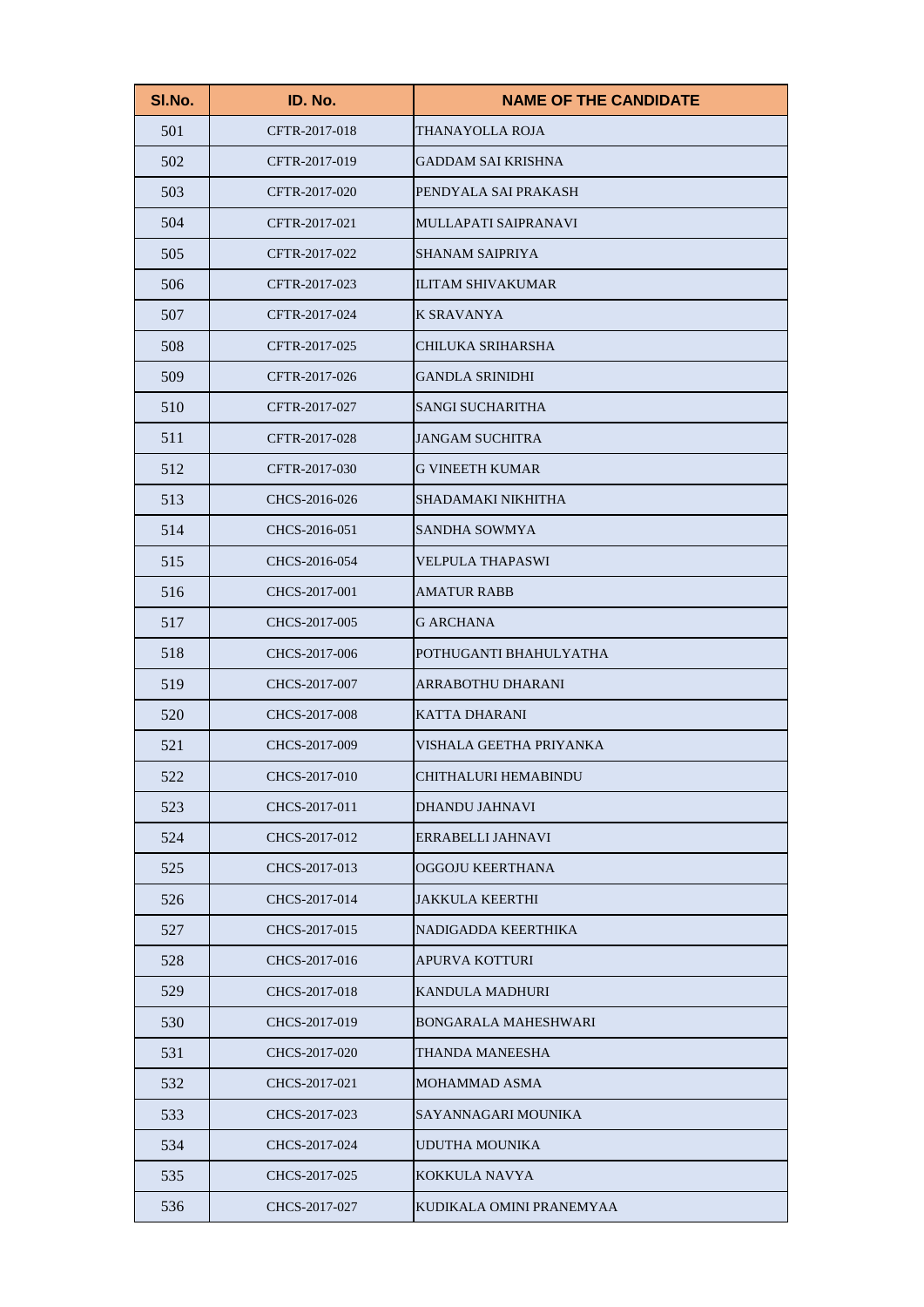| SI.No. | ID. No.       | <b>NAME OF THE CANDIDATE</b>   |
|--------|---------------|--------------------------------|
| 537    | CHCS-2017-028 | YENNAM PRAVALIKA               |
| 538    | CHCS-2017-030 | <b>KOLA RACHANA SRI</b>        |
| 539    | CHCS-2017-031 | <b>KADARI RAJINI</b>           |
| 540    | CHCS-2017-032 | <b>RATHODU RAJITHA</b>         |
| 541    | CHCS-2017-033 | <b>MEKALA RAMYA</b>            |
| 542    | CHCS-2017-034 | ANUGANDULA RASAGNA             |
| 543    | CHCS-2017-035 | RATNA ANGEL THOTA              |
| 544    | CHCS-2017-037 | <b>SATHU SAIDIVYA</b>          |
| 545    | CHCS-2017-038 | <b>SHAIKE RESHMA</b>           |
| 546    | CHCS-2017-040 | <b>GURJAKUNTA SHRAVYALATHA</b> |
| 547    | CHCS-2017-042 | <b>DUDDU SINDHUJA</b>          |
| 548    | CHCS-2017-043 | <b>MOLUGURI SRAVYA</b>         |
| 549    | CHCS-2017-045 | <b>NERELLA SUSHEELA</b>        |
| 550    | CHCS-2017-046 | <b>MADAVEDI SUSHMA</b>         |
| 551    | CHCS-2017-047 | <b>KODAM SWARNADA</b>          |
| 552    | CHCS-2017-049 | <b>BHUKYA TULASI</b>           |
| 553    | CHCS-2017-050 | NAGARADE UMAMAHESHWARI         |
| 554    | CHCS-2017-051 | POTHUGANTI VATHSALYATHA        |
| 555    | CHCS-2017-052 | VENKATA SRI KAVYA GODUGULURI   |
| 556    | CHCS-2017-055 | <b>BOLLEPALLI LAXMIMONIKA</b>  |
| 557    | CAAA-2015-003 | <b>CHEVVA ANITHA</b>           |
| 558    | CAAA-2015-012 | VUYYALA DURGA BHAVANI          |
| 559    | CAAA-2015-023 | <b>GODLA MADHAVI</b>           |
| 560    | CAAA-2015-028 | <b>GUTHI MOUNIKA</b>           |
| 561    | CAAA-2015-053 | <b>BOLLIWAR SAISUMAN</b>       |
| 562    | CAAA-2015-055 | KURRA SATHYANARAYANA           |
| 563    | CAAA-2015-078 | <b>CHENNA VENNELA</b>          |
| 564    | CAAA-2015-080 | <b>BUKYA VINOD</b>             |
| 565    | CAES-2015-054 | CHENNABOINA SAI SRIJANA        |
| 566    | CAES-2015-055 | <b>INAPANURI SHARMIDA</b>      |
| 567    | CAES-2015-057 | MUTHINENI SWATHI               |
| 568    | CAES-2015-058 | <b>UZMA NISHATH</b>            |
| 569    | CAJA-2015-018 | <b>MAMINDLA KIRAN</b>          |
| 570    | CAJA-2015-026 | TAMMALI MOUNIKA                |
| 571    | CAJA-2015-055 | <b>MASKURI SANDEEP</b>         |
| 572    | CAPA-2015-005 | <b>KUKKALA ANIL KUMAR</b>      |